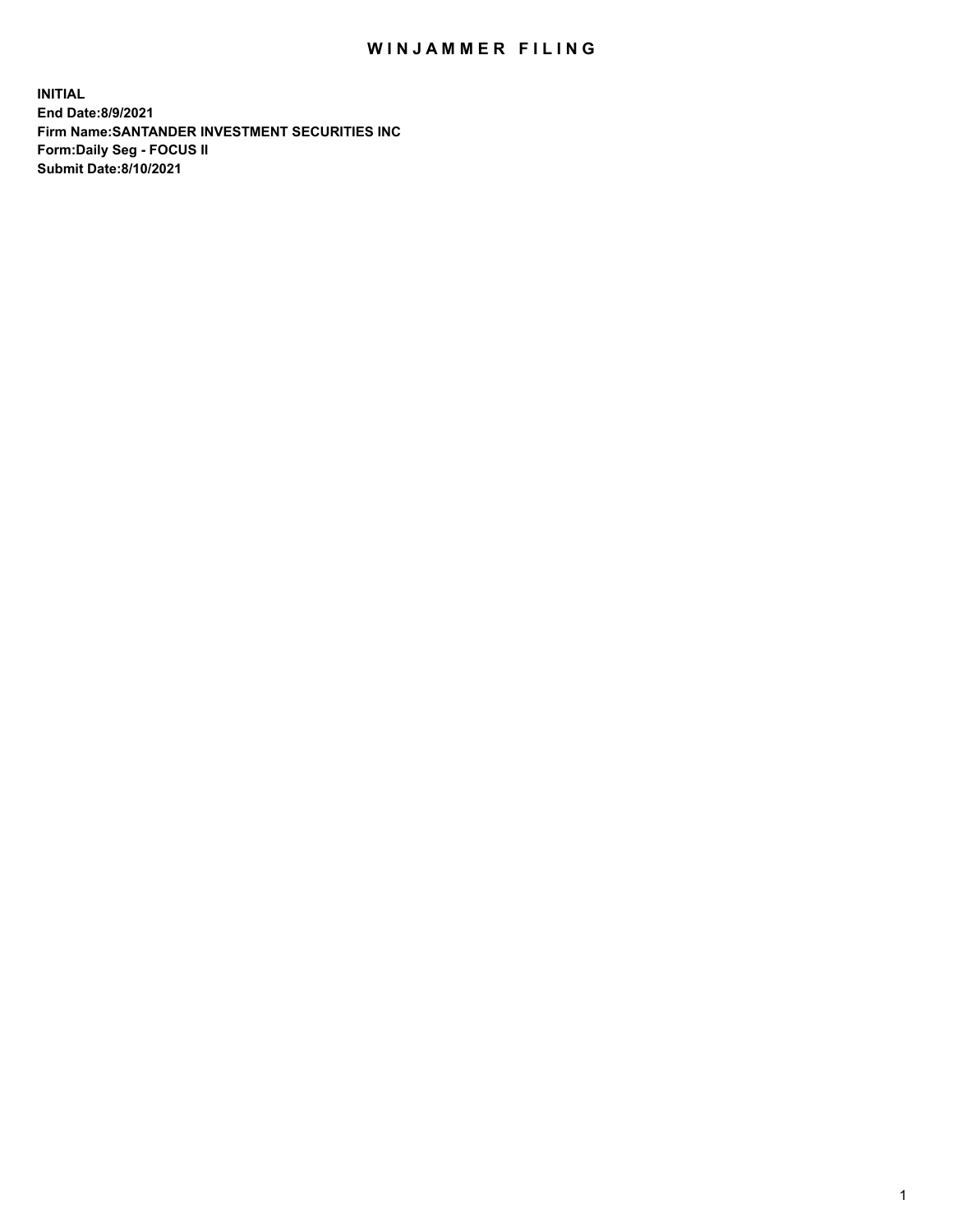**INITIAL End Date:8/9/2021 Firm Name:SANTANDER INVESTMENT SECURITIES INC Form:Daily Seg - FOCUS II Submit Date:8/10/2021 Daily Segregation - Cover Page**

| Name of Company                                                                                                                                                                                                                                                                                                                | <b>SANTANDER INVESTMENT</b>                                    |
|--------------------------------------------------------------------------------------------------------------------------------------------------------------------------------------------------------------------------------------------------------------------------------------------------------------------------------|----------------------------------------------------------------|
| <b>Contact Name</b>                                                                                                                                                                                                                                                                                                            | <b>SECURITIES INC</b><br><b>Richard Ro</b>                     |
| <b>Contact Phone Number</b>                                                                                                                                                                                                                                                                                                    | (212) 350-3662                                                 |
| <b>Contact Email Address</b>                                                                                                                                                                                                                                                                                                   | richard.ro@santander.us                                        |
| FCM's Customer Segregated Funds Residual Interest Target (choose one):<br>a. Minimum dollar amount: ; or<br>b. Minimum percentage of customer segregated funds required:%; or<br>c. Dollar amount range between: and; or<br>d. Percentage range of customer segregated funds required between:% and%.                          | 70,000,000<br><u>0</u><br>0 <sub>0</sub><br>0 <sub>0</sub>     |
| FCM's Customer Secured Amount Funds Residual Interest Target (choose one):<br>a. Minimum dollar amount: ; or<br>b. Minimum percentage of customer secured funds required:%; or<br>c. Dollar amount range between: and; or<br>d. Percentage range of customer secured funds required between:% and%.                            | $\frac{0}{0}$<br>0 <sub>0</sub><br>0 <sub>0</sub>              |
| FCM's Cleared Swaps Customer Collateral Residual Interest Target (choose one):<br>a. Minimum dollar amount: ; or<br>b. Minimum percentage of cleared swaps customer collateral required:% ; or<br>c. Dollar amount range between: and; or<br>d. Percentage range of cleared swaps customer collateral required between:% and%. | $\overline{\mathbf{0}}$<br>$\overline{\mathbf{0}}$<br>00<br>00 |

Attach supporting documents CH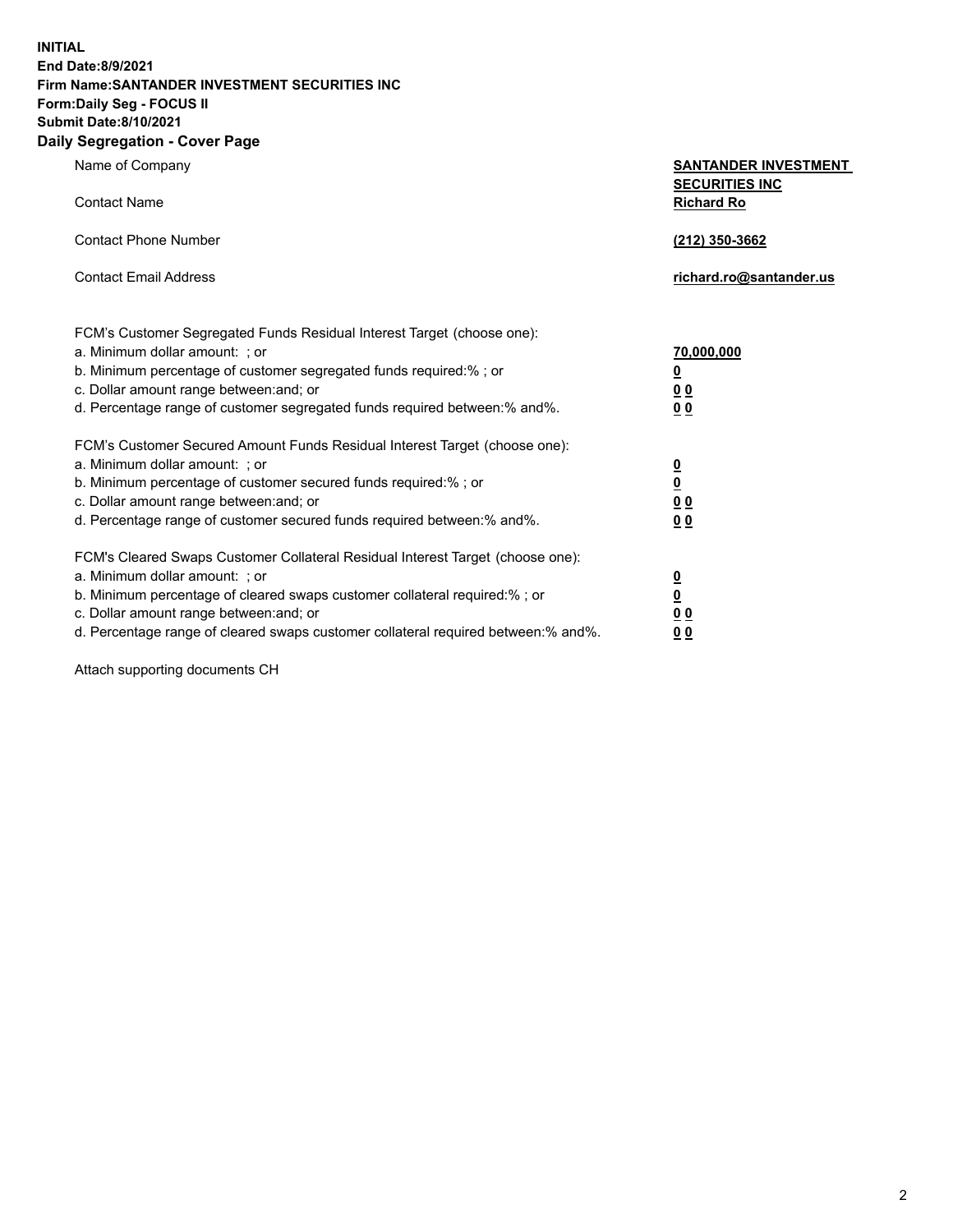## **INITIAL End Date:8/9/2021 Firm Name:SANTANDER INVESTMENT SECURITIES INC Form:Daily Seg - FOCUS II Submit Date:8/10/2021 Daily Segregation - Secured Amounts**

|     | Foreign Futures and Foreign Options Secured Amounts                                         |                   |
|-----|---------------------------------------------------------------------------------------------|-------------------|
|     | Amount required to be set aside pursuant to law, rule or regulation of a foreign            | $0$ [7305]        |
|     | government or a rule of a self-regulatory organization authorized thereunder                |                   |
| 1.  | Net ledger balance - Foreign Futures and Foreign Option Trading - All Customers             |                   |
|     | A. Cash                                                                                     | $0$ [7315]        |
|     | B. Securities (at market)                                                                   | $0$ [7317]        |
| 2.  | Net unrealized profit (loss) in open futures contracts traded on a foreign board of trade   | $0$ [7325]        |
| 3.  | Exchange traded options                                                                     |                   |
|     | a. Market value of open option contracts purchased on a foreign board of trade              | $0$ [7335]        |
|     | b. Market value of open contracts granted (sold) on a foreign board of trade                | $0$ [7337]        |
| 4.  | Net equity (deficit) (add lines 1. 2. and 3.)                                               | $0$ [7345]        |
| 5.  | Account liquidating to a deficit and account with a debit balances - gross amount           | $0$ [7351]        |
|     | Less: amount offset by customer owned securities                                            | 0 [7352] 0 [7354] |
| 6.  | Amount required to be set aside as the secured amount - Net Liquidating Equity              | $0$ [7355]        |
|     | Method (add lines 4 and 5)                                                                  |                   |
| 7.  | Greater of amount required to be set aside pursuant to foreign jurisdiction (above) or line | $0$ [7360]        |
|     | 6.                                                                                          |                   |
|     | FUNDS DEPOSITED IN SEPARATE REGULATION 30.7 ACCOUNTS                                        |                   |
| 1.  | Cash in banks                                                                               |                   |
|     | A. Banks located in the United States                                                       | $0$ [7500]        |
|     | B. Other banks qualified under Regulation 30.7                                              | 0 [7520] 0 [7530] |
| 2.  | Securities                                                                                  |                   |
|     | A. In safekeeping with banks located in the United States                                   | $0$ [7540]        |
|     | B. In safekeeping with other banks qualified under Regulation 30.7                          | 0 [7560] 0 [7570] |
| 3.  | Equities with registered futures commission merchants                                       |                   |
|     | A. Cash                                                                                     | $0$ [7580]        |
|     | <b>B.</b> Securities                                                                        | $0$ [7590]        |
|     | C. Unrealized gain (loss) on open futures contracts                                         | $0$ [7600]        |
|     | D. Value of long option contracts                                                           | $0$ [7610]        |
|     | E. Value of short option contracts                                                          | 0 [7615] 0 [7620] |
| 4.  | Amounts held by clearing organizations of foreign boards of trade                           |                   |
|     | A. Cash                                                                                     | $0$ [7640]        |
|     | <b>B.</b> Securities                                                                        | $0$ [7650]        |
|     | C. Amount due to (from) clearing organization - daily variation                             | $0$ [7660]        |
|     | D. Value of long option contracts                                                           | $0$ [7670]        |
|     | E. Value of short option contracts                                                          | 0 [7675] 0 [7680] |
| 5.  | Amounts held by members of foreign boards of trade                                          |                   |
|     | A. Cash                                                                                     | $0$ [7700]        |
|     | <b>B.</b> Securities                                                                        | $0$ [7710]        |
|     | C. Unrealized gain (loss) on open futures contracts                                         | $0$ [7720]        |
|     | D. Value of long option contracts                                                           | $0$ [7730]        |
|     | E. Value of short option contracts                                                          | 0 [7735] 0 [7740] |
| 6.  | Amounts with other depositories designated by a foreign board of trade                      | $0$ [7760]        |
| 7.  | Segregated funds on hand                                                                    | $0$ [7765]        |
| 8.  | Total funds in separate section 30.7 accounts                                               | $0$ [7770]        |
| 9.  | Excess (deficiency) Set Aside for Secured Amount (subtract line 7 Secured Statement         | $0$ [7380]        |
|     | Page 1 from Line 8)                                                                         |                   |
| 10. | Management Target Amount for Excess funds in separate section 30.7 accounts                 | 0 [7780]          |
| 11. | Excess (deficiency) funds in separate 30.7 accounts over (under) Management Target          | $0$ [7785]        |
|     |                                                                                             |                   |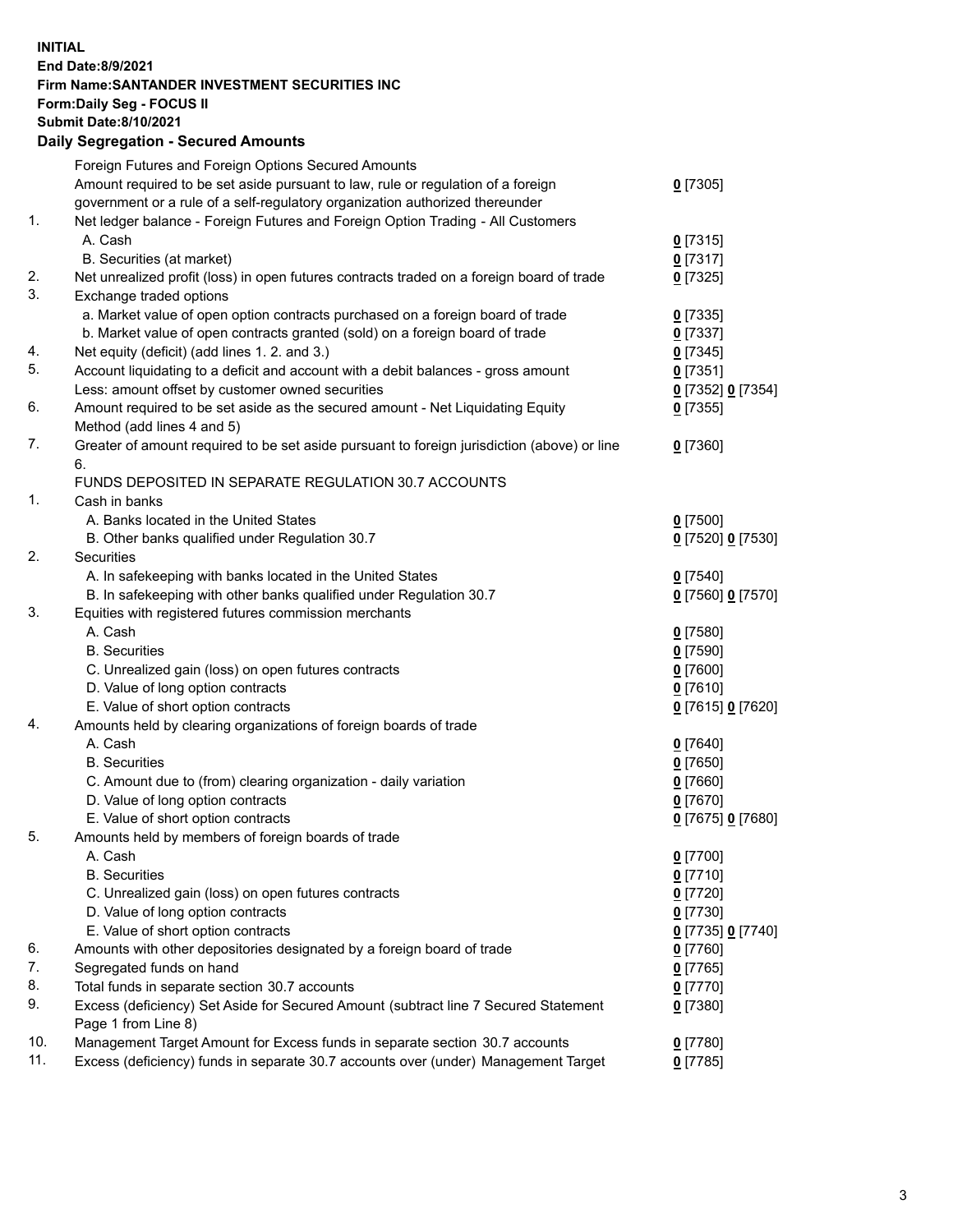| <b>INITIAL</b> | End Date:8/9/2021<br>Firm Name: SANTANDER INVESTMENT SECURITIES INC<br>Form: Daily Seg - FOCUS II<br><b>Submit Date:8/10/2021</b><br>Daily Segregation - Segregation Statement |                          |
|----------------|--------------------------------------------------------------------------------------------------------------------------------------------------------------------------------|--------------------------|
|                | SEGREGATION REQUIREMENTS(Section 4d(2) of the CEAct)                                                                                                                           |                          |
| 1.             | Net ledger balance                                                                                                                                                             |                          |
|                | A. Cash                                                                                                                                                                        | 2,418,753,464 [7010]     |
|                | B. Securities (at market)                                                                                                                                                      | $0$ [7020]               |
| 2.             | Net unrealized profit (loss) in open futures contracts traded on a contract market                                                                                             | -303,582,366 [7030]      |
| 3.             | Exchange traded options                                                                                                                                                        |                          |
|                | A. Add market value of open option contracts purchased on a contract market                                                                                                    | 37,036,716 [7032]        |
|                | B. Deduct market value of open option contracts granted (sold) on a contract market                                                                                            | 40,688,743 [7033]        |
| 4.             | Net equity (deficit) (add lines 1, 2 and 3)                                                                                                                                    | 2,111,519,071 [7040]     |
| 5.             | Accounts liquidating to a deficit and accounts with                                                                                                                            |                          |
|                | debit balances - gross amount                                                                                                                                                  | $0$ [7045]               |
|                | Less: amount offset by customer securities                                                                                                                                     | 0 [7047] 0 [7050]        |
| 6.             | Amount required to be segregated (add lines 4 and 5)<br>FUNDS IN SEGREGATED ACCOUNTS                                                                                           | 2,111,519,071 [7060]     |
| 7.             |                                                                                                                                                                                |                          |
|                | Deposited in segregated funds bank accounts<br>A. Cash                                                                                                                         |                          |
|                |                                                                                                                                                                                | 306,490,456 [7070]       |
|                | B. Securities representing investments of customers' funds (at market)<br>C. Securities held for particular customers or option customers in lieu of cash (at                  | $0$ [7080]<br>$0$ [7090] |
|                | market)                                                                                                                                                                        |                          |
| 8.             | Margins on deposit with derivatives clearing organizations of contract markets                                                                                                 |                          |
|                | A. Cash                                                                                                                                                                        | 1,876,696,394 [7100]     |
|                | B. Securities representing investments of customers' funds (at market)                                                                                                         | $0$ [7110]               |
|                | C. Securities held for particular customers or option customers in lieu of cash (at                                                                                            | $0$ [7120]               |
|                | market)                                                                                                                                                                        |                          |
| 9.             | Net settlement from (to) derivatives clearing organizations of contract markets                                                                                                | 3,376,280 [7130]         |
| 10.            | Exchange traded options                                                                                                                                                        |                          |
|                | A. Value of open long option contracts                                                                                                                                         | 37,036,716 [7132]        |
|                | B. Value of open short option contracts                                                                                                                                        | -40,688,743 [7133]       |
| 11.            | Net equities with other FCMs                                                                                                                                                   |                          |
|                | A. Net liquidating equity                                                                                                                                                      | $0$ [7140]               |
|                | B. Securities representing investments of customers' funds (at market)                                                                                                         | $0$ [7160]               |
|                | C. Securities held for particular customers or option customers in lieu of cash (at                                                                                            | $0$ [7170]               |
|                | market)                                                                                                                                                                        |                          |
| 12.            | Segregated funds on hand                                                                                                                                                       | $0$ [7150]               |
| 13.            | Total amount in segregation (add lines 7 through 12)                                                                                                                           | 2,182,911,103 [7180]     |
| 14.            | Excess (deficiency) funds in segregation (subtract line 6 from line 13)                                                                                                        | 71,392,032 [7190]        |
| 15.            | Management Target Amount for Excess funds in segregation                                                                                                                       | 70,000,000 [7194]        |
| 16.            | Excess (deficiency) funds in segregation over (under) Management Target Amount                                                                                                 | <u>1,392,032</u> [7198]  |
|                | <b>Excess</b>                                                                                                                                                                  |                          |